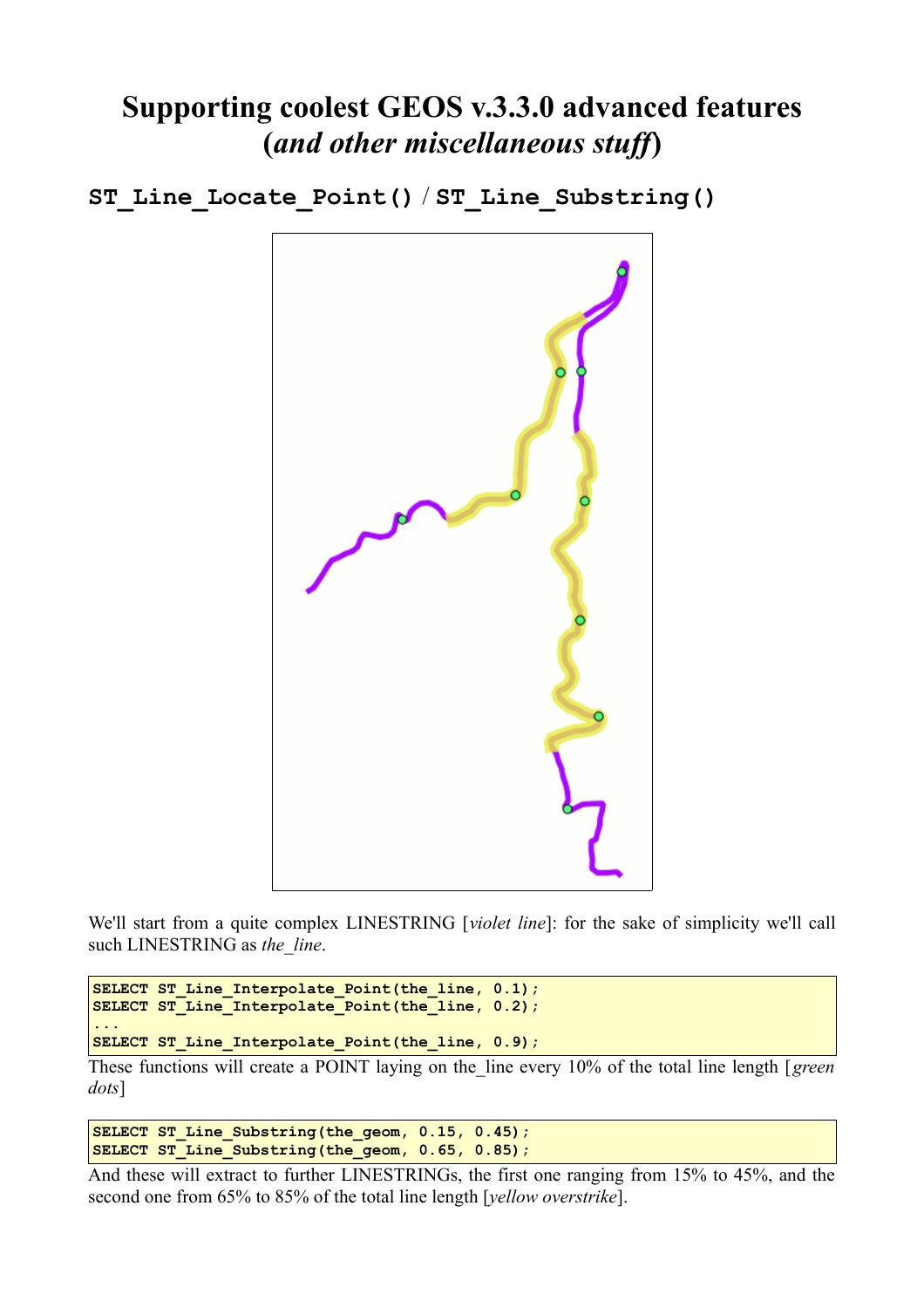```
ST_OffsetCurve()
```


This time too we'll start from the same complex LINESTRING [*violet line*] named *the\_line*.

```
SELECT ST OffsetCurve(the line, 10, 1);
SELECT ST_OffsetCurve(the_line, 15, 0);
```
The first function will create a *left-sided* curve with an offset factor of 10m [*orange line*] And the second function will create a *right-sided* curve with an offset factor of 15m [*green line*]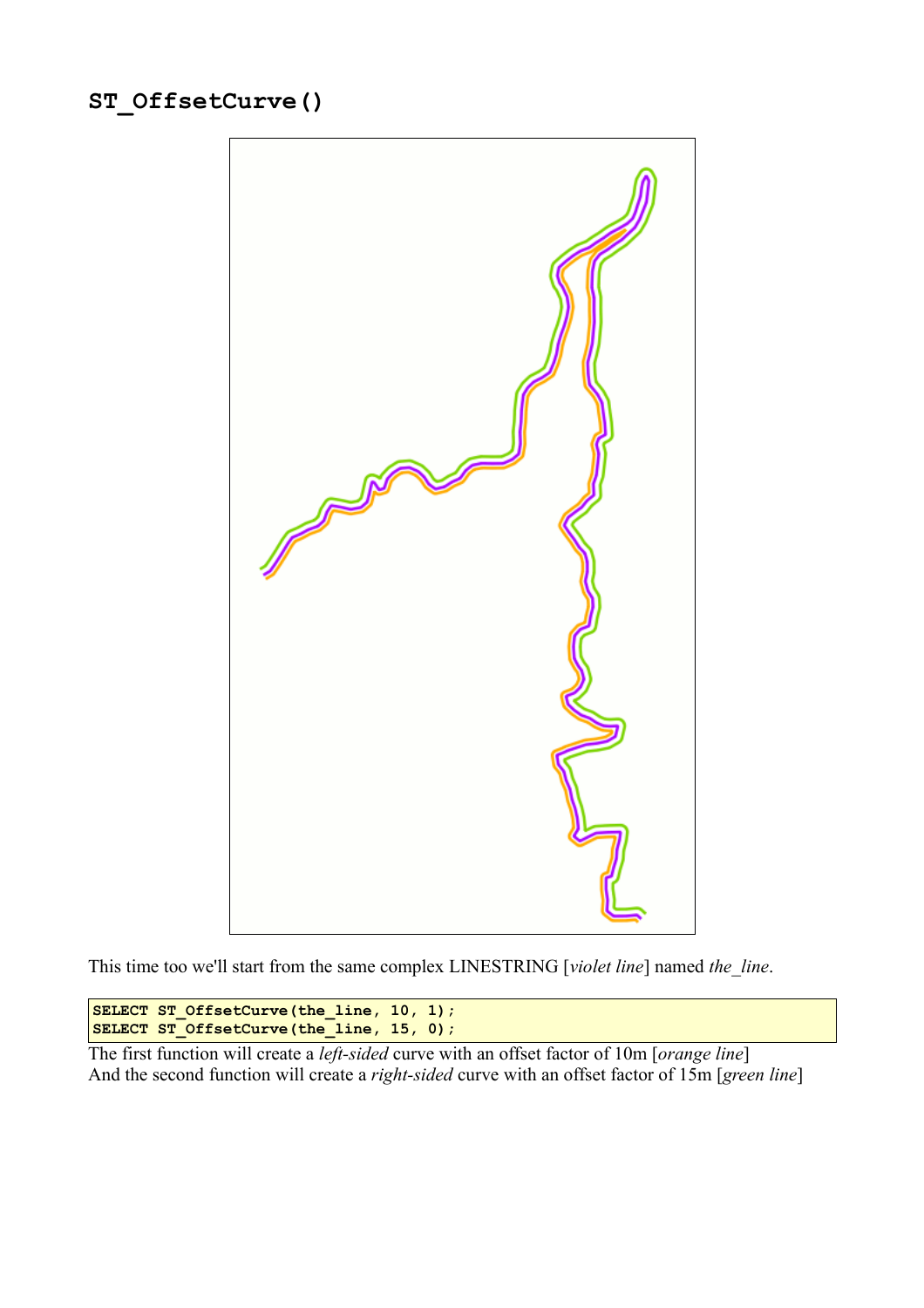

Suppose a LINESTRING named *the\_line* [*blue line*] and two distinct POLYGONs named *pg\_1* and *pg\_2* [*violet areas*].

SELECT ST ShortestLine(the line, pg 1); **SELECT ST\_ShortestLine(the\_line, pg\_2);** SELECT ST\_ShortestLine(pg1, pg 2);

Each one of these functions will create a LINESTRING representing the minimum distance line between two arbitrary geometries [*dotted red lines*].

SELECT ST ClosestPoint(the line, pg 1); **SELECT ST\_ClosestPoint(pg\_1, the\_line);**

The first one will identify the POINT on *the\_line* nearest to *pg\_1*

And the second one will identify the POINT on *pg\_1* nearest to *the\_line* [*yellow dots*]

Please note: such points simply represent extremities of the corresponding minimum distance line identified by ST\_ShortestLine().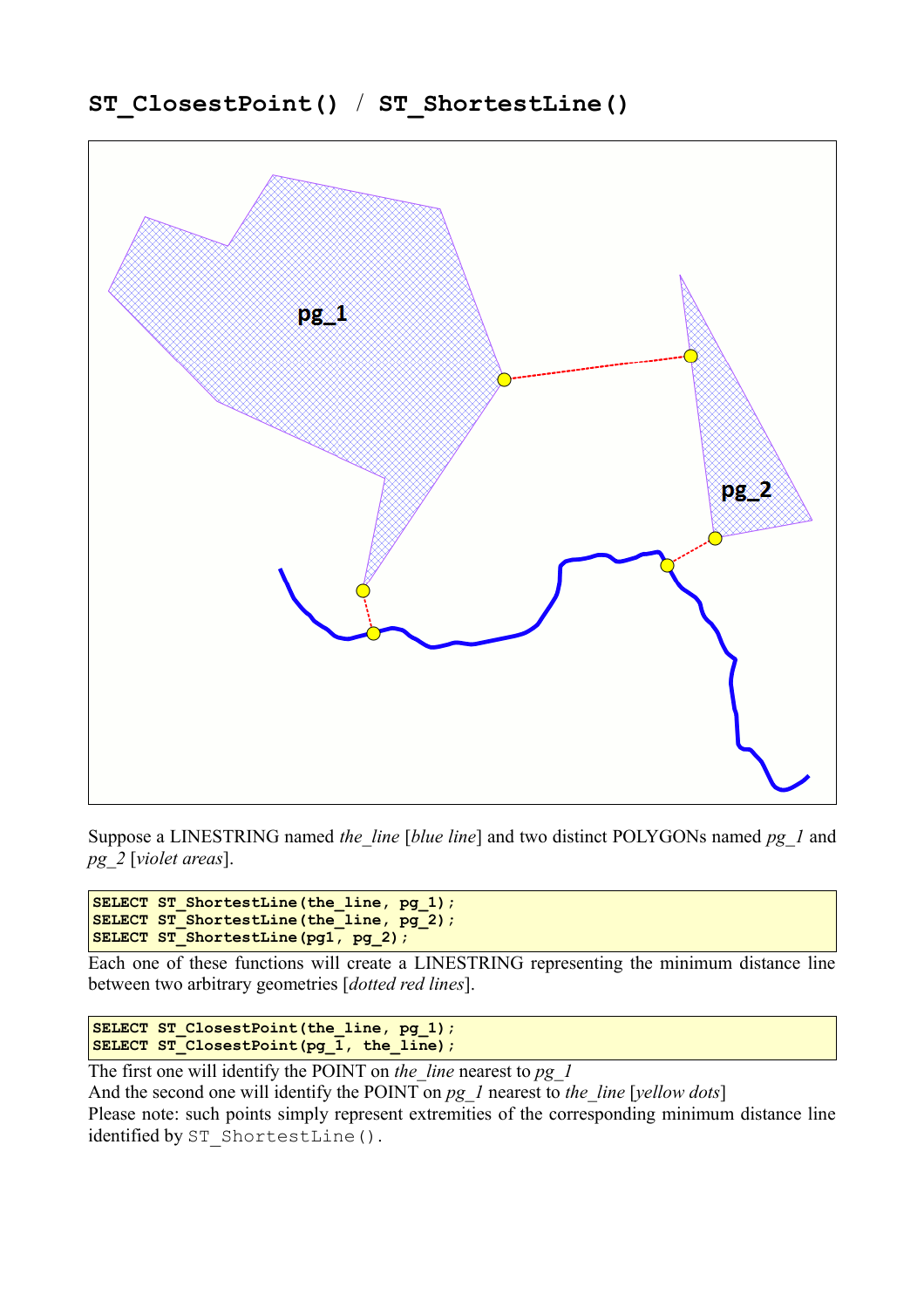

Suppose a LINESTRING named *the\_line* [*blue line*] and a POLYGON named *the\_polygon* [*red area*].

**SELECT ST\_Snap(the\_polygon, the\_line, 10.0);**

This function will create a new POLYGON [*green area*], nicely snapped to *the\_line*.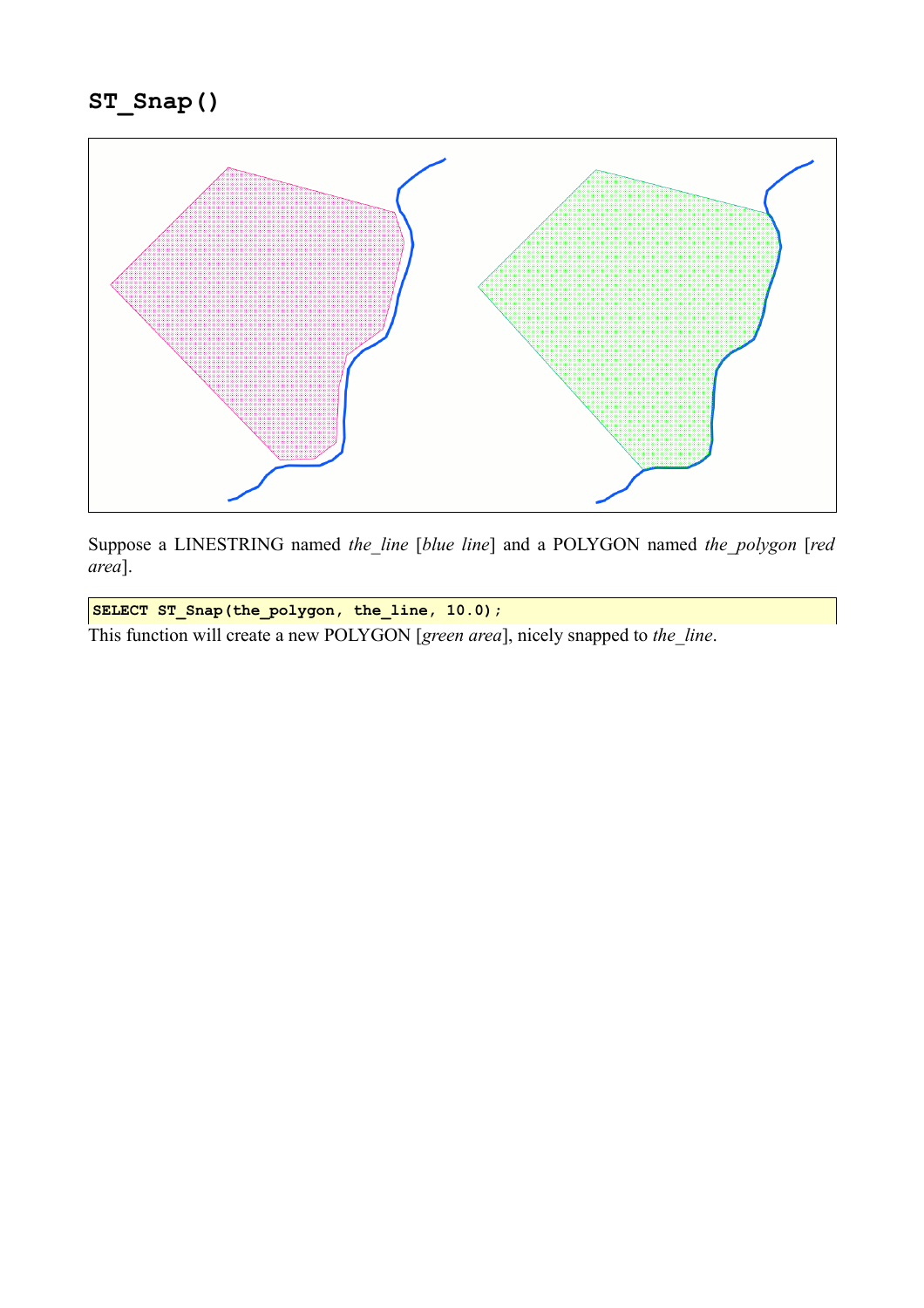

This further example shows the result of ST\_Snap() using two LINESTRINGs

#### **ST\_Covers()** / **ST\_CoveredBy()**

We'll use again the two LINESTRINGs of the above figure: for the sake of clarity we'll name *the\_blue\_line* the first one, and *the\_green\_line* the snapped one.

```
SELECT ST Covers(the green line, the blue line);
> 0 [false]
SELECT ST CoveredBy(the green line, the blue line);
> 1 [true]
SELECT ST_Covers(the_blue_line, the_green_line);
> 1 [true]
SELECT ST_CoveredBy(the_blue_line, the_green_line);
> 0 [false]
```
You can use these functions to check if one Geometry fully covers (or is covered by) a second Geometry.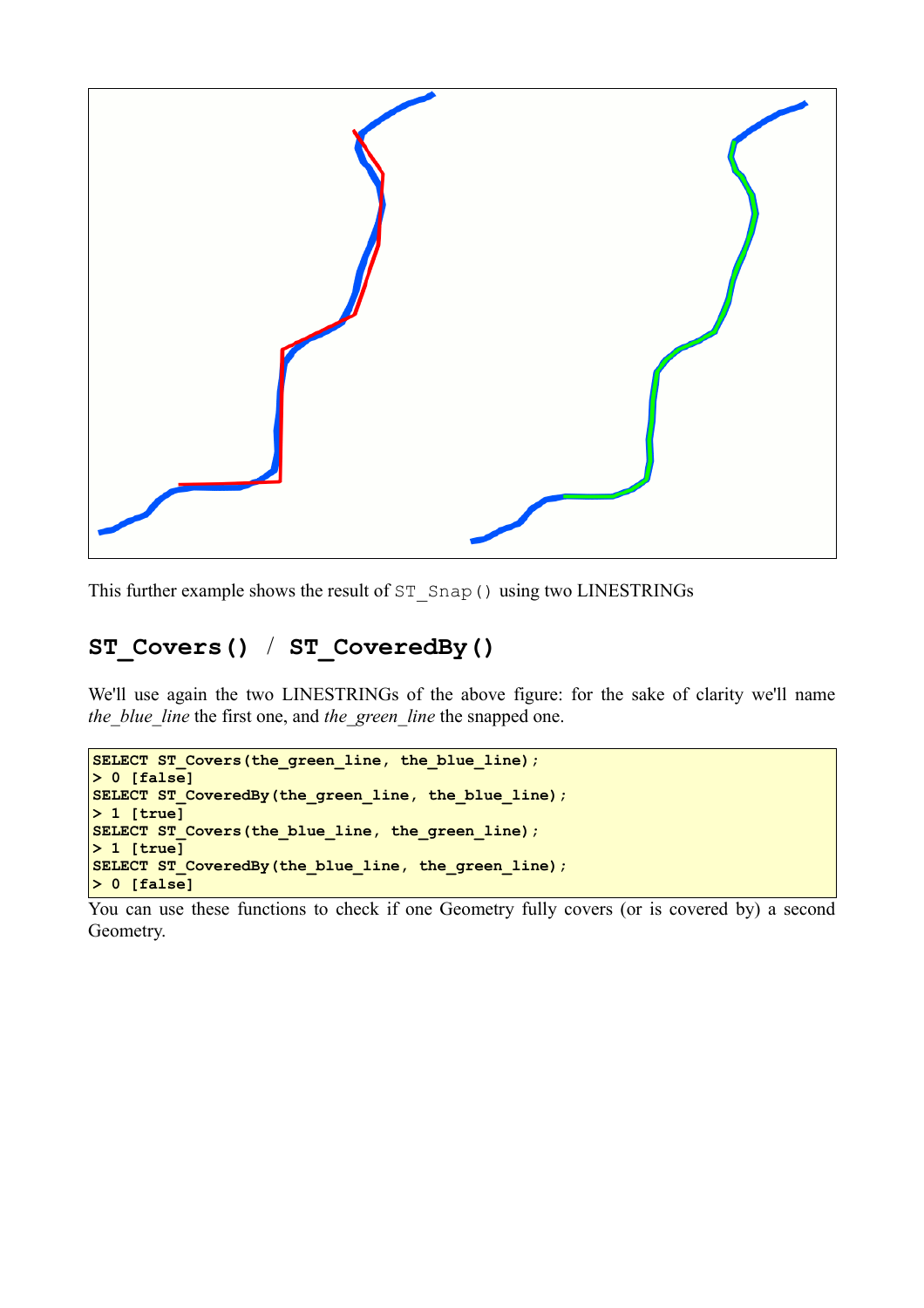#### **ST\_SharedPaths()**



Suppose two adjacent POLYGONs respectively named *pg\_1* [*red area*] and *pg\_2* [*brown area*]. And imagine that a strict topological conformity exists between such polygons.

**SELECT ST\_SharedPaths(pg\_1, pg\_2);**

This function will identify any *edge* portion common to both polygons [*magenta lines*].

Please note #1: the returned Geometry is constantly represented as a MULTILINESTRING, even when a single common edge has been identified.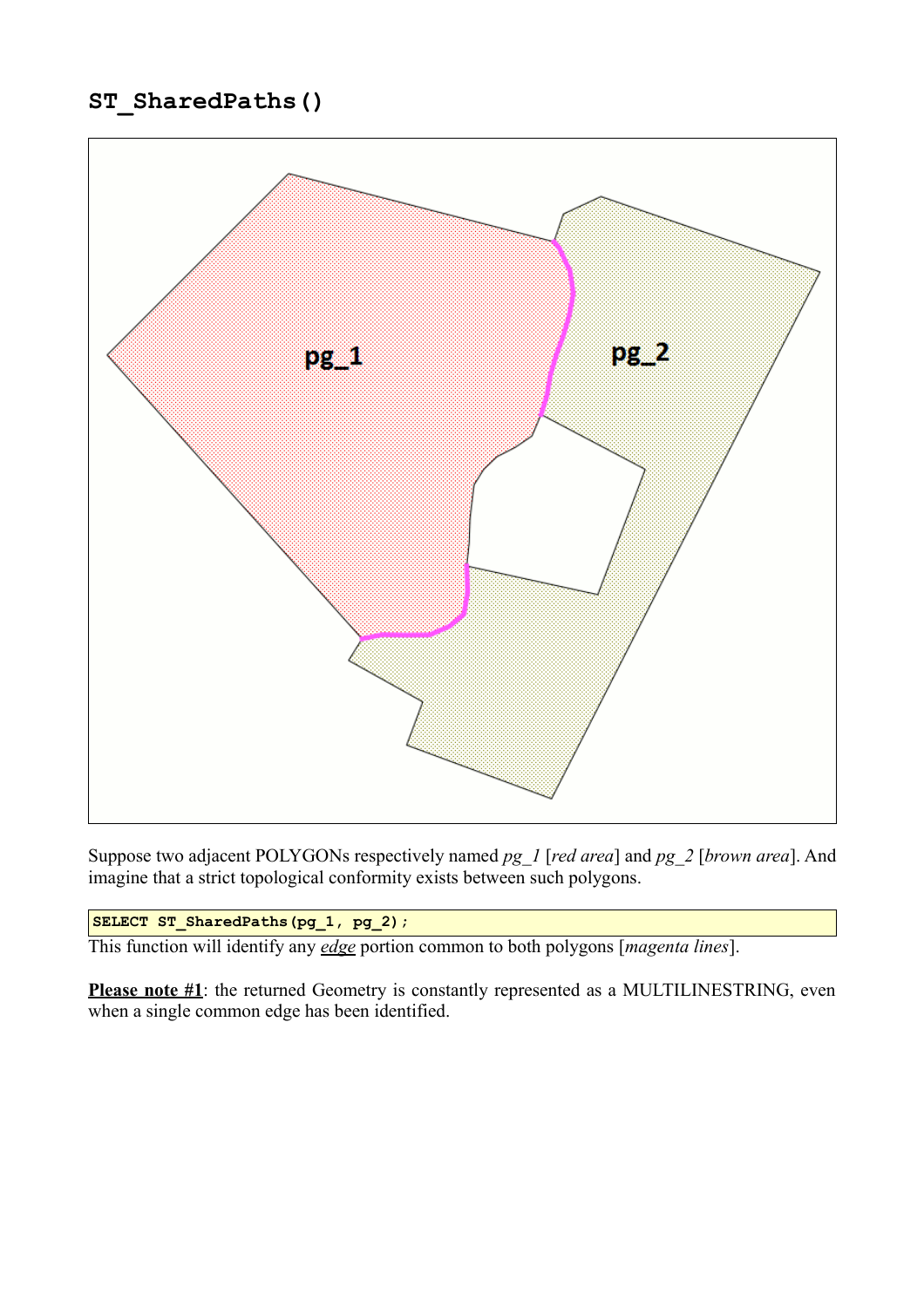

The same operation can be applied to LINESTRINGs as well: imagine a couple of partially overlapping Linestrings respectively named *line\_1* [*red*] and *line\_2* [*green*].

**SELECT ST\_SharedPaths(line\_1, line\_2);**

Paths commons to both *line\_1* and *line\_2* are shown in the figure as *yellow lines*.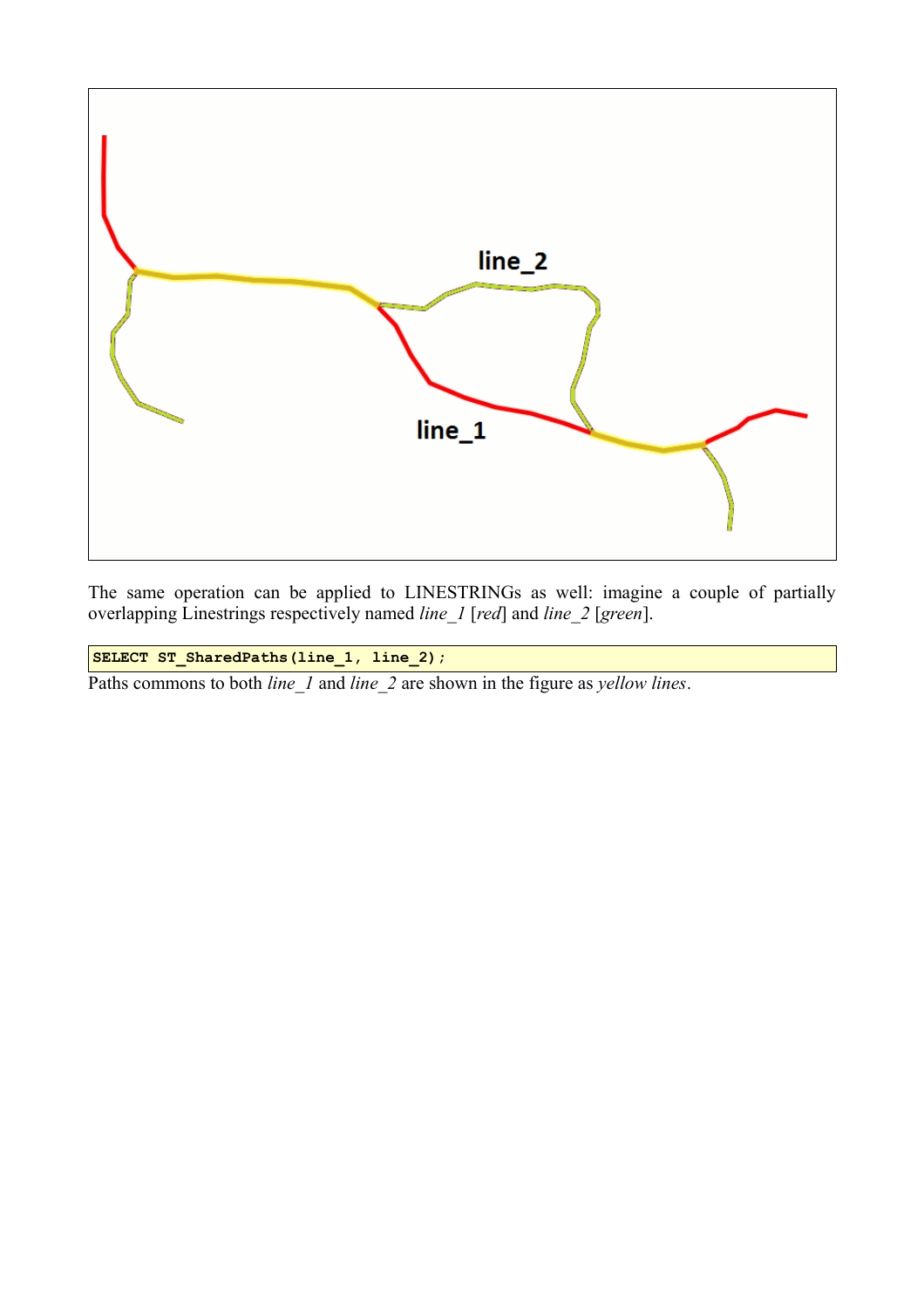#### **ST\_UnaryUnion()**

Suppose a quite complex GEOMETRYCOLLECTION named *the\_geom:*

```
GEOMETRYCOLLECTION(POINT(5 5), POINT(3 3), POINT(10 10), 
LINESTRING(0 10, 9 10), LINESTRING(3 3, 7 7), LINESTRING(1 5, 5 1),
POLYGON((5 0, 10 0, 10 9, 5 9, 5 0)), POLYGON((0 0, 6 0, 6 6, 0 6, 0 0)),
POLYGON((4 2, 7 2, 7 5, 4 5, 4 2)))
```


Please note: this GEOMETRYCOLLECTION is *invalid*: several items are mutually overlapping.

```
SELECT ST AsText( ST UnaryUnion(the geom) );
> GEOMETRYCOLLECTION(POINT(10 10), LINESTRING(0 10, 9 10),
   POLYGON((5 0, 0 0, 0 6, 5 6, 5 9, 10 9, 10 0, 6 0, 5 0)))
```
This function will recover a valid Geometry, as graphically shown in the following figure:

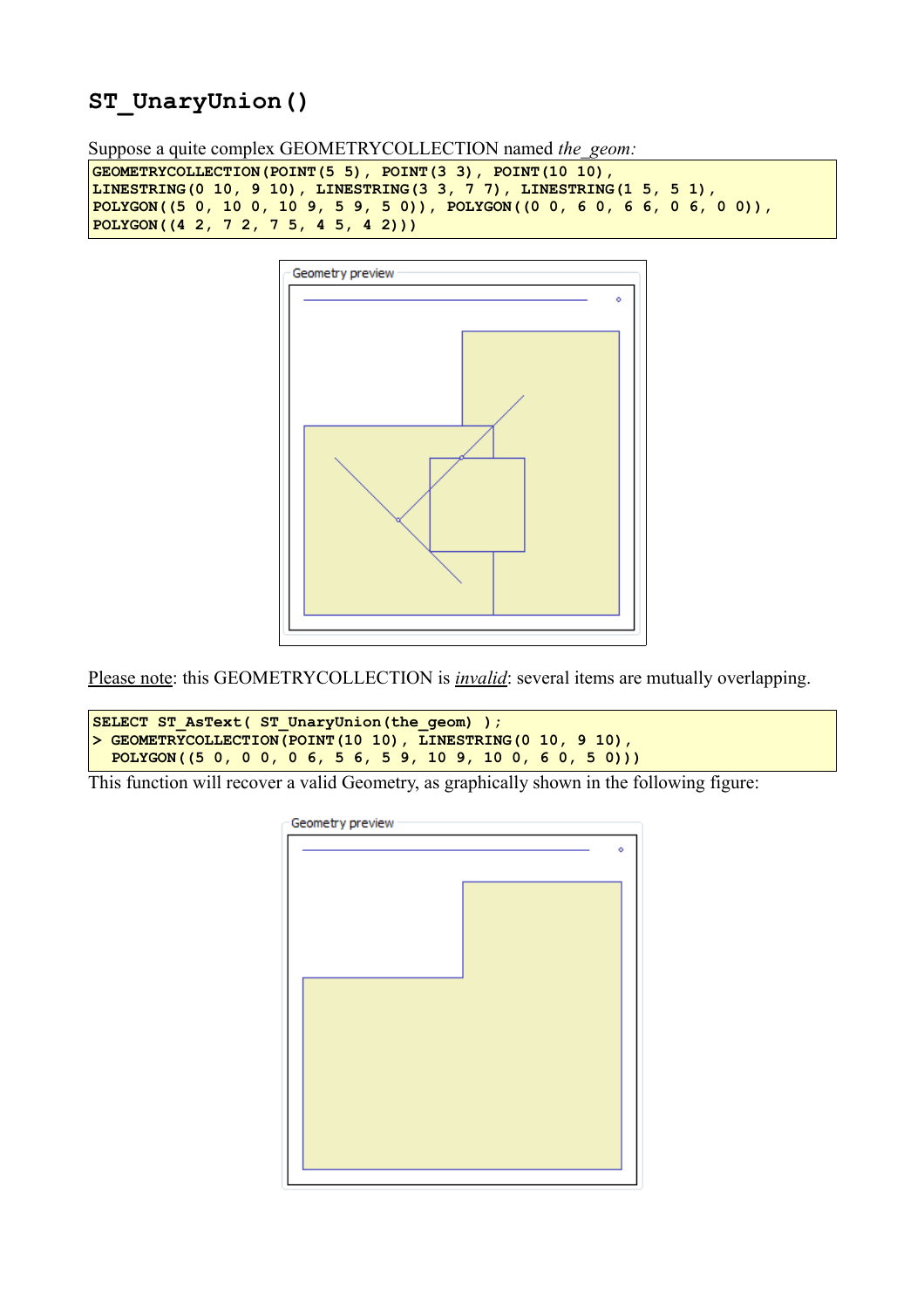

Suppose some complex road (river, railway …) represented by many and many sparse fragments. In the above figure each single fragment is represented by a different colour.

And suppose you have been already able to put all the above fragments into a single MULTILINESTRING named *the\_fragments* (*please wait for now: we'll examine this topic in a further step ...*)



All right: using ST\_LineMerge() you'll now have a single continuous LINESTRING.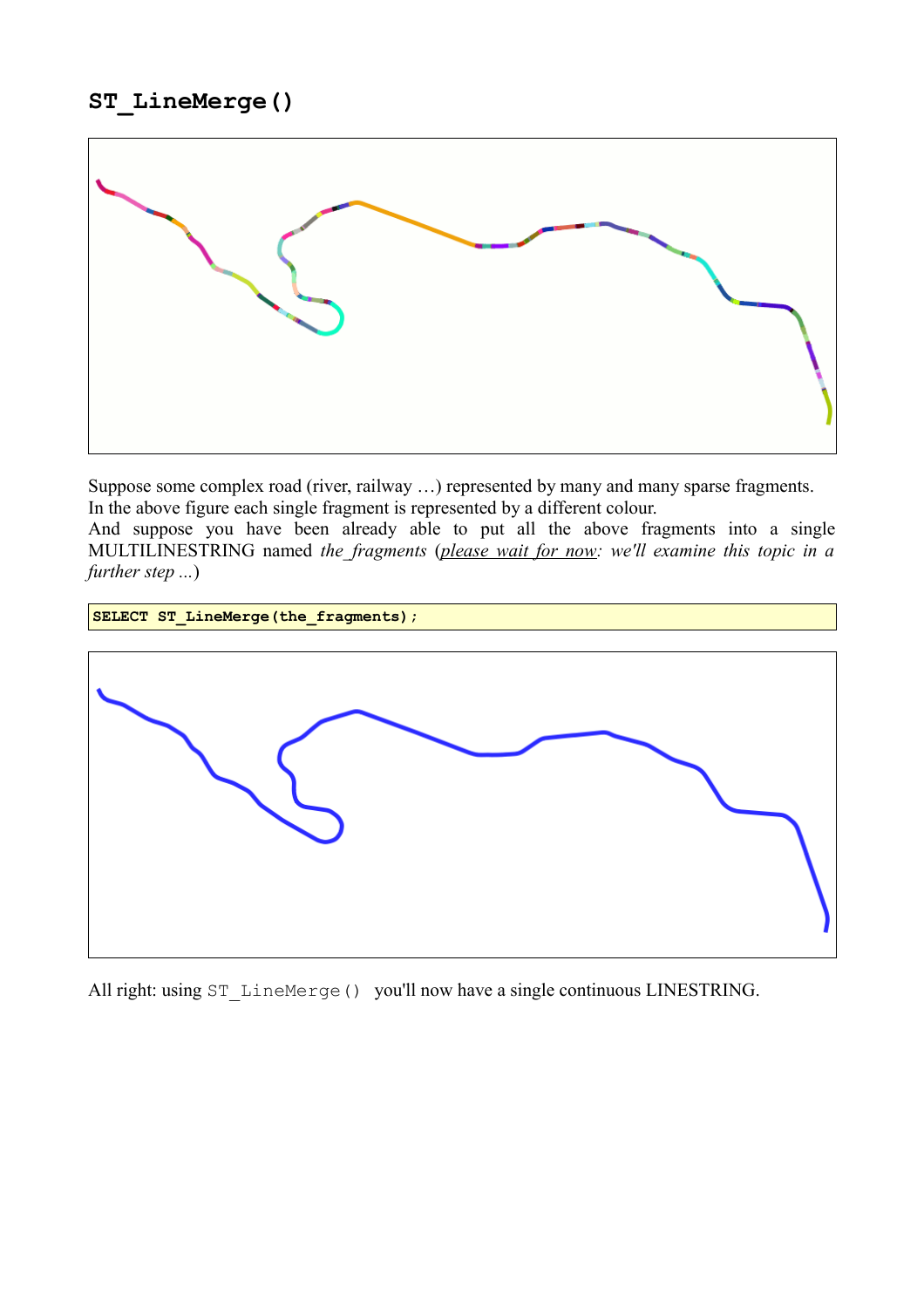

**ST\_BuildArea()** / **ST\_Polygonize() / ST\_Collect()**

More or less, the same as above: this time too you'll start from a MULTILINESTRING. named *the\_fragments* [this actually being a sparse collection of line fragments]. In the above figure each single fragment is represented by a different colour.

**SELECT ST\_BuildArea(the\_fragments);**

This function will try to reassemble a valid POLYGON / MULTIPOLYGON starting from sparse fragments.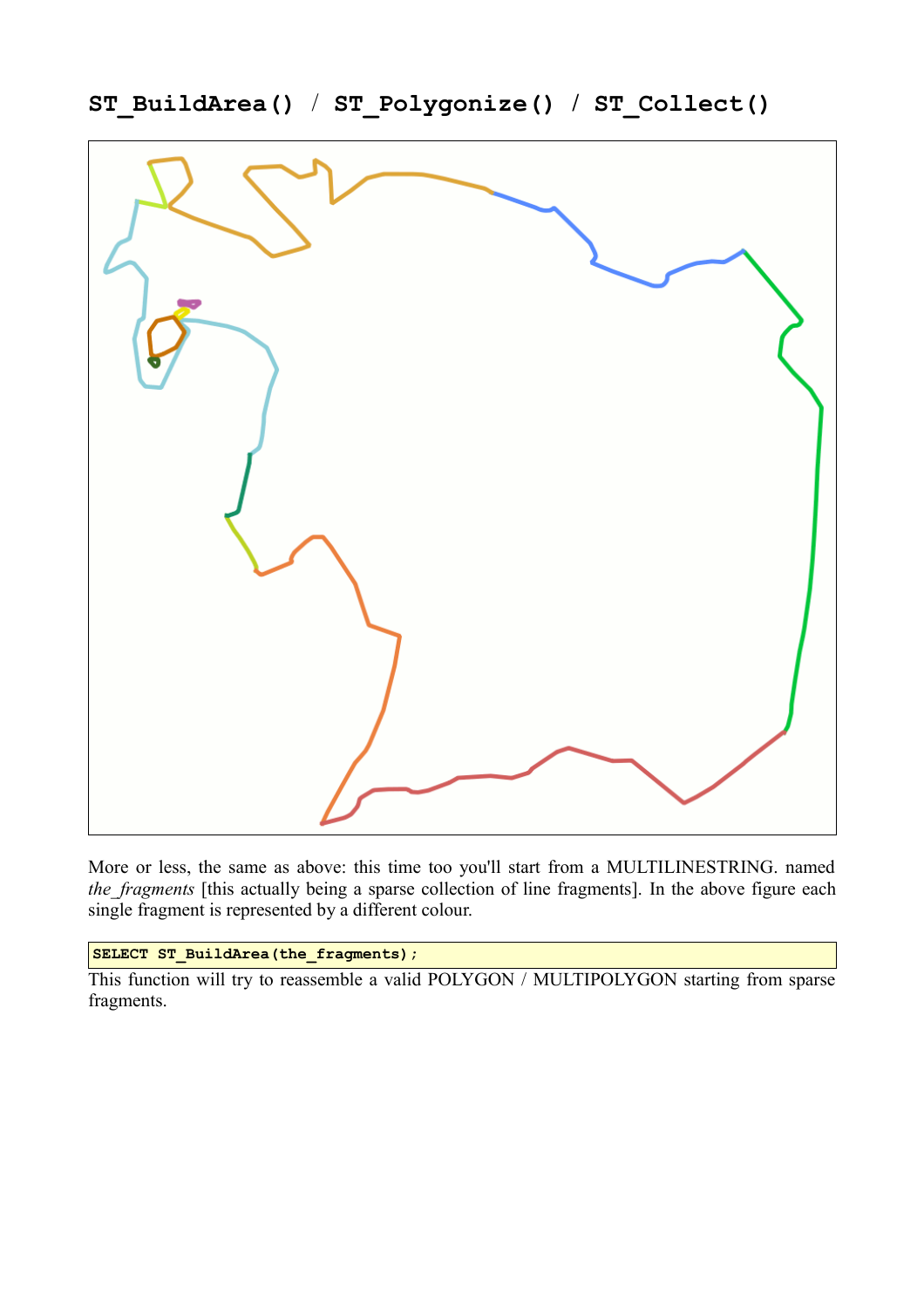

```
And here is the reassembled POLYGON generated by ST_BuildArea().
```
The ST\_Polygonize() function performs the same identical task, but using a different syntactic approach:

```
SELECT ST_Polygonize(the_line)
FROM my_lines
WHERE polygon id = xGROUP BY polygon_id;
```
This one is an *aggregate function* [… GROUP BY …], so there is no need at all to pass a MULTILINESTRING geometry containing any required line-fragment.

Using this second approach you can simply have an ordinary table [*my\_lines*], each row containing an unique line-fragment [*the\_line*].

There is no conceptual difference between them: it's simply a matter of convenience and of different syntax flavors: but the *main core* is anyway one and the same.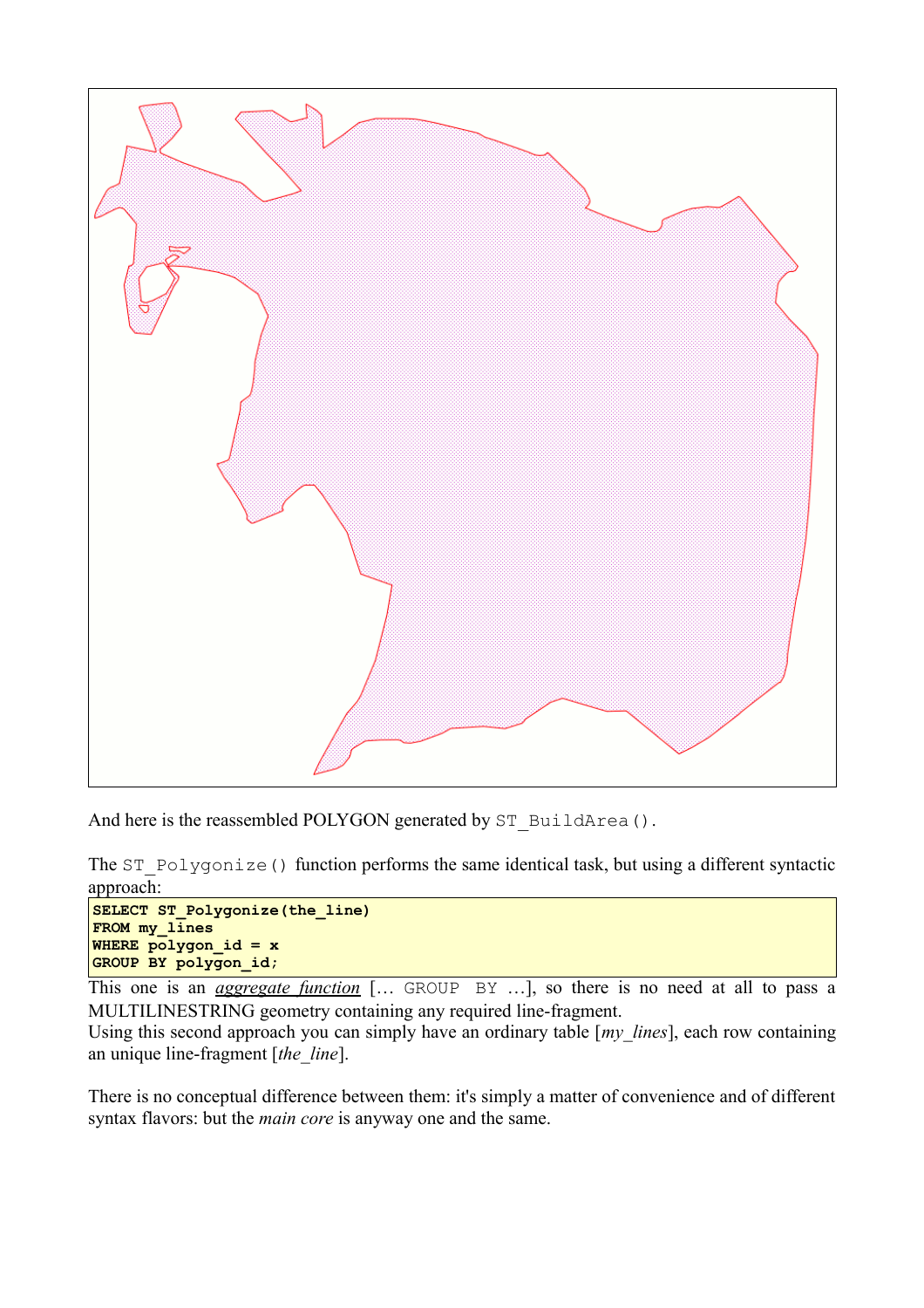The ST Collect() function too can be successfully used on these cases, when aggregating several elementary Geometries into an unique complex Geometry is required.

```
SELECT ST_AsText(ST_Collect(
     GeomFromText('POINT(1 2)'), 
     GeomFromText('POINT(3 4)')
));
> MULTIPOINT(1 2, 3 4)
SELECT ST_AsText(ST_Collect(
     GeomFromText('POINT(1 2)'),
     GeomFromText('LINESTRING(3 4, 5 6)')
));
> GEOMETRYCOLLECTION(POINT(1 2), LINESTRING(3 4, 5 6))
```
This first form accepts two arbitrary input Geometries, and return a complex Geometry representing both elementary Geometries.

```
SELECT ST_Collect(the_line)
FROM my_lines
WHERE polygon_id = x
GROUP BY polygon_id;
```
This second form is an *aggregate function* instead: and will return a complex Geometry representing any elementary Geometry found on the underlying aggregate target.

```
SELECT ST_Polygonize(the_line)
FROM my_lines
WHERE polygon_id = x
GROUP BY polygon_id;
SELECT ST_BuildArea(ST_Collect(the_line))
FROM my_lines
WHERE polygon_id = x
GROUP BY polygon_id;
```
Accordingly to all the above considerations, both SQL queries performs the same identical task. They only apparently are different; but in substantial terms they are absolutely equivalent.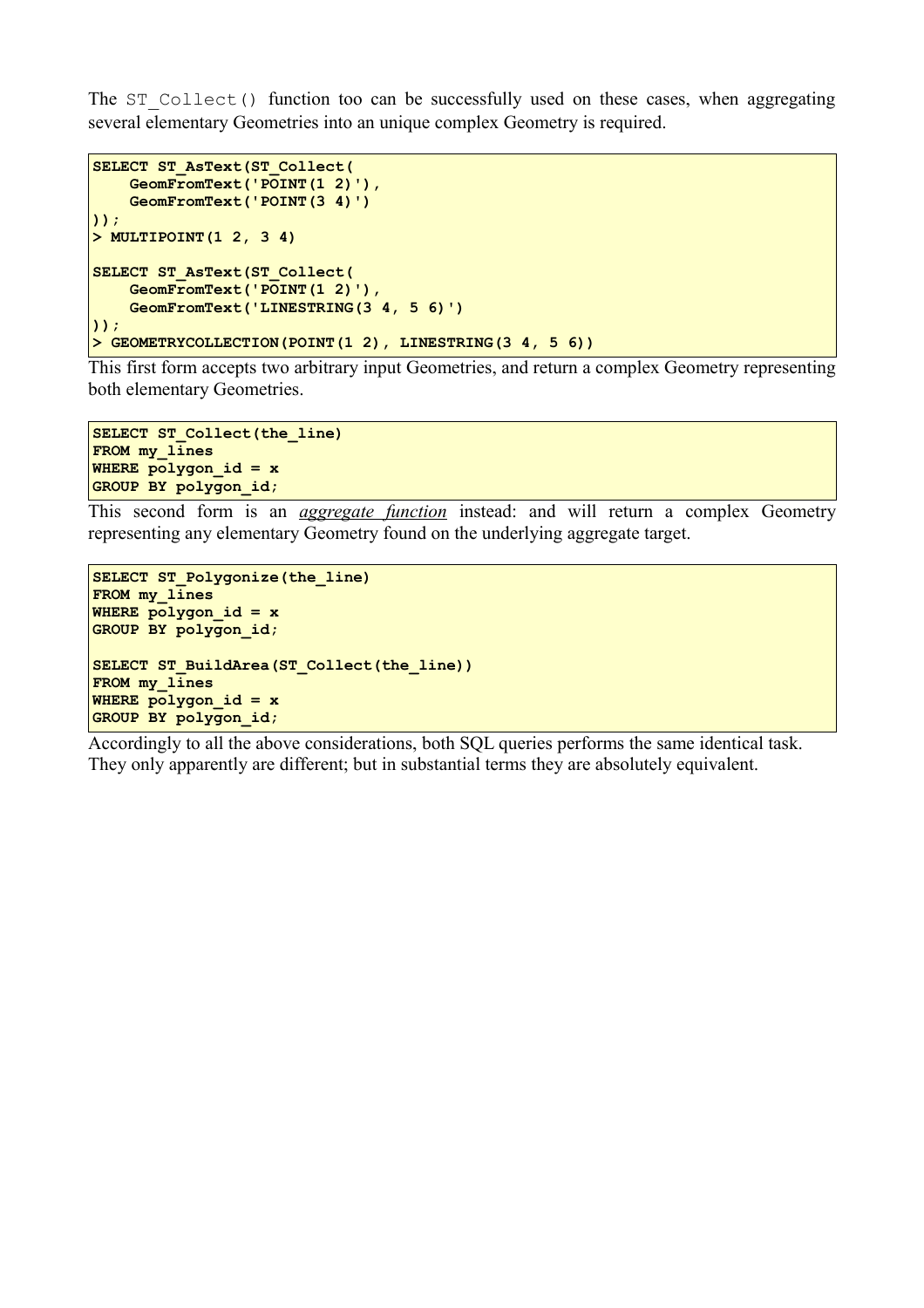### **ST\_DissolvePoints()** / **ST\_DissolveSegments()**

We'll start again using the same POLYGON of the previous example, naming it as *the\_polygon*



#### **SELECT ST\_DissolvePoints(the\_polygon);**

This function will *dissolve* any arbitrary Geometry into a MULTIPOINT: any POINT will remain unaffected, but any LINESTRING or RING will simply be represented by its Vertices.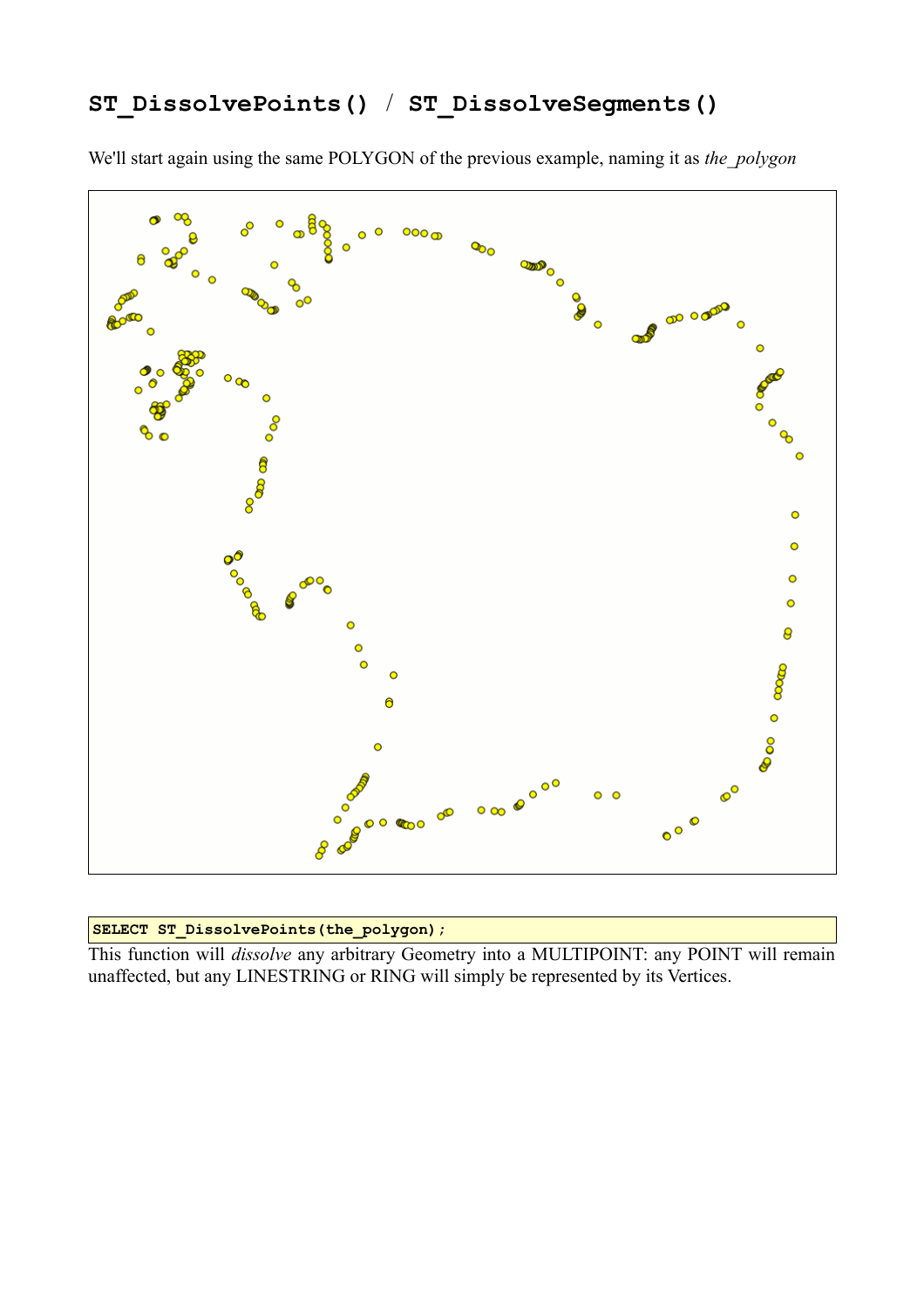

**SELECT ST\_DissolveSegments(the\_polygon);**

And this second function will *dissolve* any arbitrary Geometry into a MULTILINESTRING or GEOMETRYCOLLECTION: any POINT will remain unaffected, but any LINESTRING or RING will be then represented by simple segments (*each one of them being represented by a different colour in the above figure*).

Please note: dissolving into segments some broken (*invalid*) POLYGON/MULTIPOLYGON, and then calling ST\_BuildArea() may be a good approach to recover a valid Geometry.